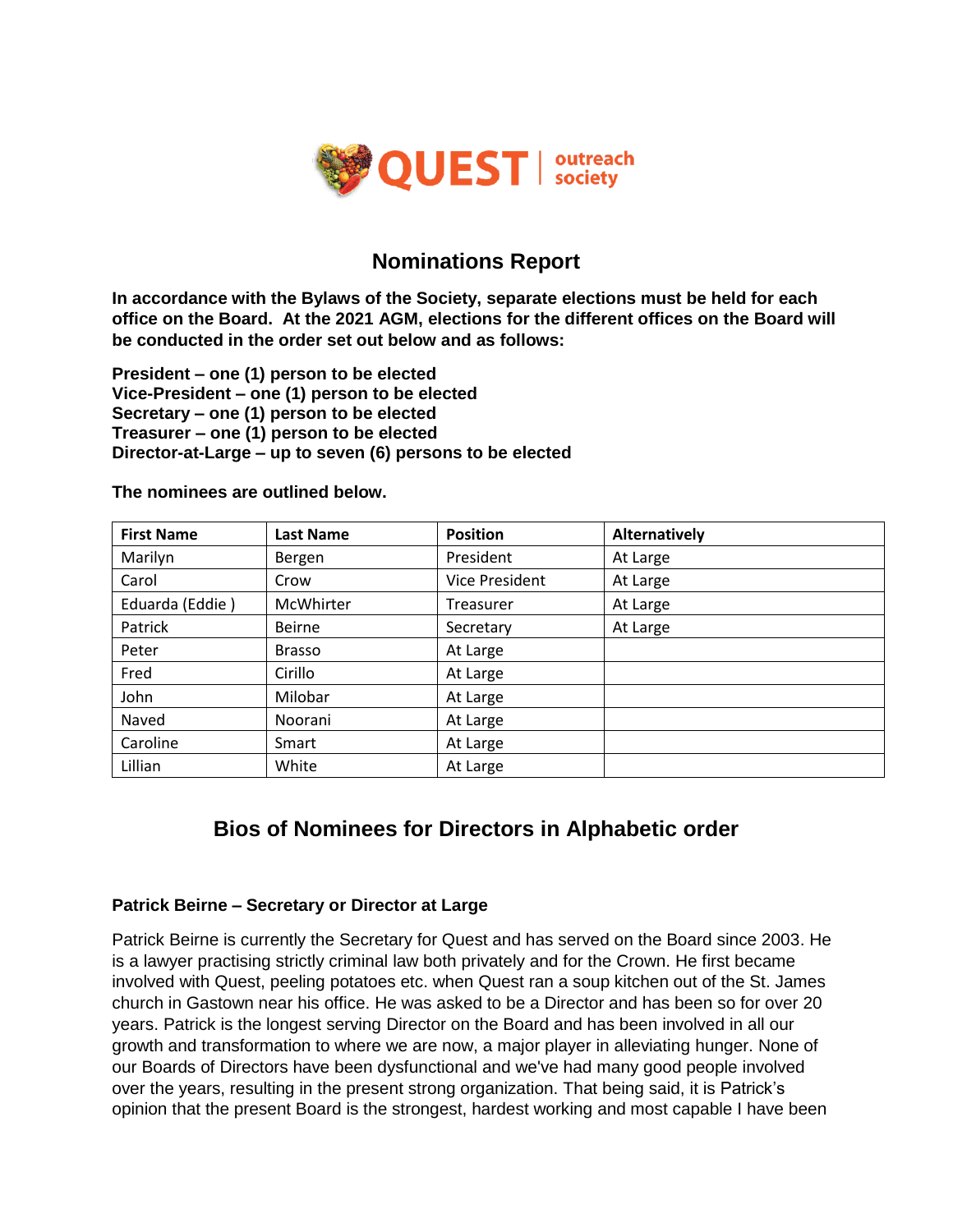on. Patrick had considered retiring but the issues of the last year, particularly Covid and Quest's response to it caused him to change his mind. Patrick says "I believe I can contribute to the process with this strong and focused group."

#### **Marilyn Bergen – President or Director at Large**

Marilyn Bergen is currently the Board President for Quest and has served on the Board since 2011. Marilyn believes in the vision of Quest Outreach Society to provide a healthy shopping experience for people in our society who need a hand up during difficult times. After ten years as a director including at large, Secretary and now as the current President of the Board, she is deeply committed to the leadership of Quest and the impact in the communities we service.

Marilyn recently retired with over 25 years' experience in food distribution, including roles as purchaser, supply chain management, and Director of Marketing and Procurement with one of the largest food service distributors in Canada.

#### **Peter Brasso – Director at Large**

Peter Brasso has been a Director of Quest since 2007 and was President from 2008 to 2018. He recently retired as CEO of the BPL Auto Group in 2021. BPL owned and operated three car dealerships in Greater Vancouver - Richmond Honda, Surrey Honda and Richmond Acura – employing over two hundred people. During Peter's time with Quest, BPL has contributed over \$400,000 to Quest to support its transportation needs. In 2020, Peter was one of five national shortlisted nominees for the Canadian Auto Dealer "Dealer Laureate" award. Peter is also a long time Director and Past President of the Richmond Auto Mall Association and the B.C. Honda Dealers Ad Association.

Before the car business, Peter was a corporate lawyer and internet entrepreneur. Peter has coached his kids' soccer teams with Vancouver United Football Club for the past ten years. Peter lives in Vancouver with his wife, two kids and dog Mimi.

## **Fernando (Fred) Cirillo – Director at Large**

Fred Cirillo is currently a Director at Large for Quest and has served on the Board since November 2021. Fred has over 40 years of experience in the food service industry and 4 years working in Media for CKWX and CKKS radio back in the 80's. Fred grew up in a loving home and was taught to respect and help those less fortunate. He feels Quest is a great organization in the community that assists those in need with discreet dignity. He has had the good fortune to volunteer some of his time at Quest while on a leave. He helped by reaching out to his foodservice contacts in search of quality food donations. Fred feels very strongly about the "Charity with Dignity" model that he experienced while working at Quest and would like to bring his skills and food expertise to help the Board in any way he can.

#### **Carol Crow- Vice President or Director at Large**

Carol Crow is currently the Vice-President for Quest and has served on the Board since 2018. Carol has over 30 years of experience in the management of human resources, finance and operations across a variety of industries including financial services, manufacturing, technology, tourism and health care. Carol is currently retired and in the last several years of her career, she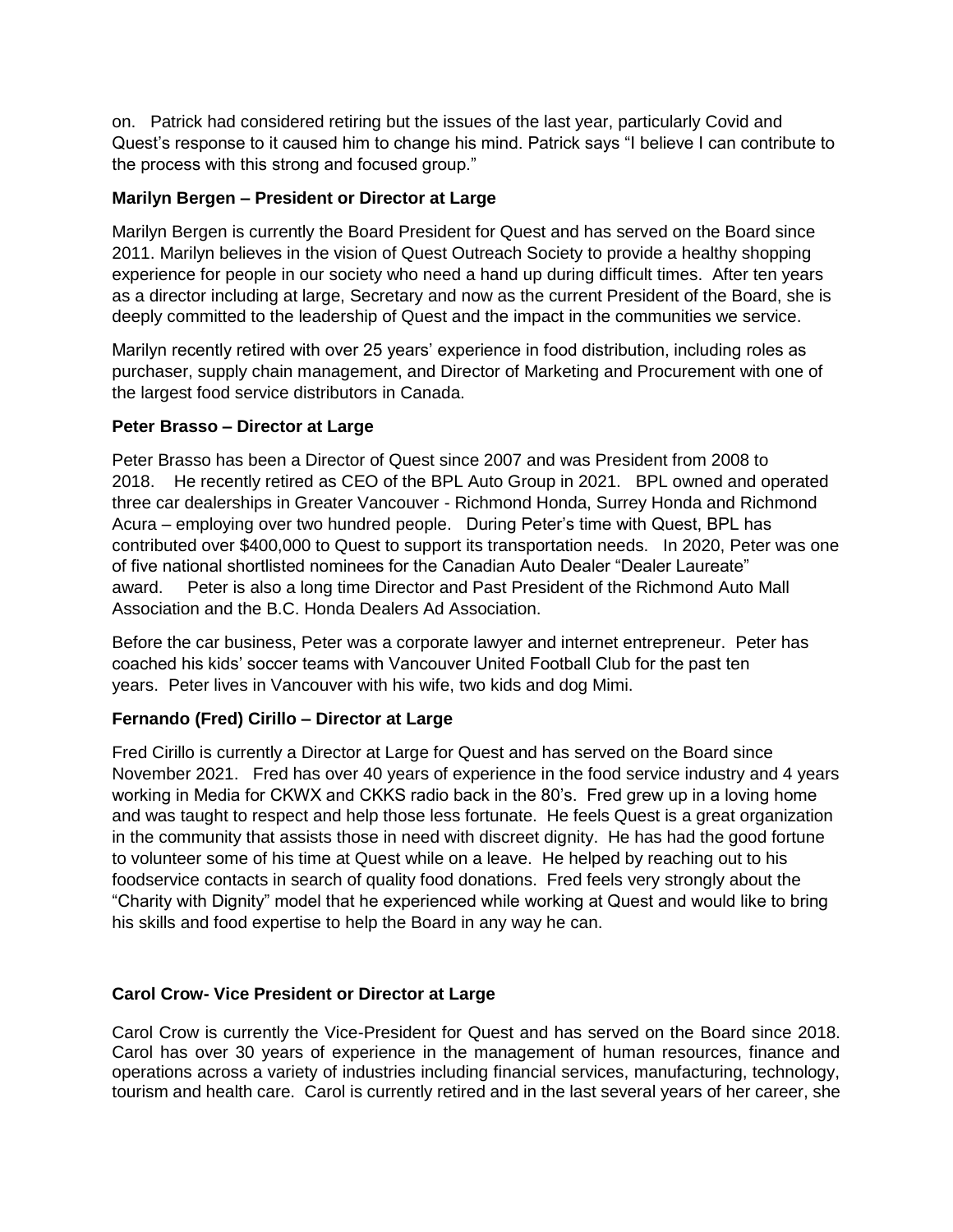consulted with businesses to advise on human resource strategy and operational best practices in the areas of performance management, employee relations, employee engagement and retention, compensation, organizational effectiveness, employee wellness and appreciation/recognition programs. Prior to consulting, Carol held executive level HR roles with a number of organizations. Carol holds an Honours Business Administration degree from Ivey Business School at Western University and has been a Chartered Professional in Human Resources since 2007.

## **Eduarda (Eddie) McWhirter – Treasurer or Director at Large**

Eduarda (Eddie) McWhirter is currently the Treasurer for Quest and has served on the Board since 2018. Eddie is a professionally designated CPA with over 30 years experience in diverse public and private companies. In her role as an executive senior leader she has led with a passion to drive sustained strategic change in dynamic environments, and has established a proven track record for planning, implementing, and managing strategic plans and initiatives. Eddie considers herself a visionary leader that gets results through collaboration, coaching and motivation, as well as hardwork.

Giving back to the community is something Eddie has done for most of her adult life in varying capacities. Helping others is a passion of hers. Until recently, volunteer work complemented her demanding corporate career, then in 2020, she transitioned to solely focus on volunteering with a few non-profit boards in the Vancouver area.

## **John Milobar – Director at Large**

John K. Milobar is currently a Director at Large for Quest and has served on the Board since 2015. John has over 35 years of experience in accounting, and operations mostly focused on the food distribution and lubricant manufacturing business. A long-time resident of Vancouver east side, John has held the position of President, CEO, COO in 4 different organizations over the past 30 years. In addition to being a Board member for Quest Outreach he also serves on the Boards of St. Jean's Cannery and Organic Ocean.

## **Naved Noorani – Director at Large**

Naved Noorani is currently a Director at Large for Quest and has served on the Board since November 2021. Naved has volunteered in the past for Quest and believes in its Mission and Objectives. He has 4 decades in the Food industry in a leadership role. In his current role as Executive Director at Potluck he finds synergies with Quest's mission in fighting hunger with dignity and he has a good understanding of the Non Profit sector as well as the needs of the community.

## **Caroline Smart – Director at Large**

Caroline Smart is currently a Director at Large for Quest and has served on the Board since November 2021. Caroline has over 40 years of experience in the food service industry working in both distribution and in the restaurant industry. She was the Director of Purchasing for the JOEY Restaurant Group from 2006 to 2019 and currently is assisting as a Purchasing Category Specialist on a part time basis. Caroline was a long time resident of the east side for 32 years and has experienced first-hand the need for food security solutions.